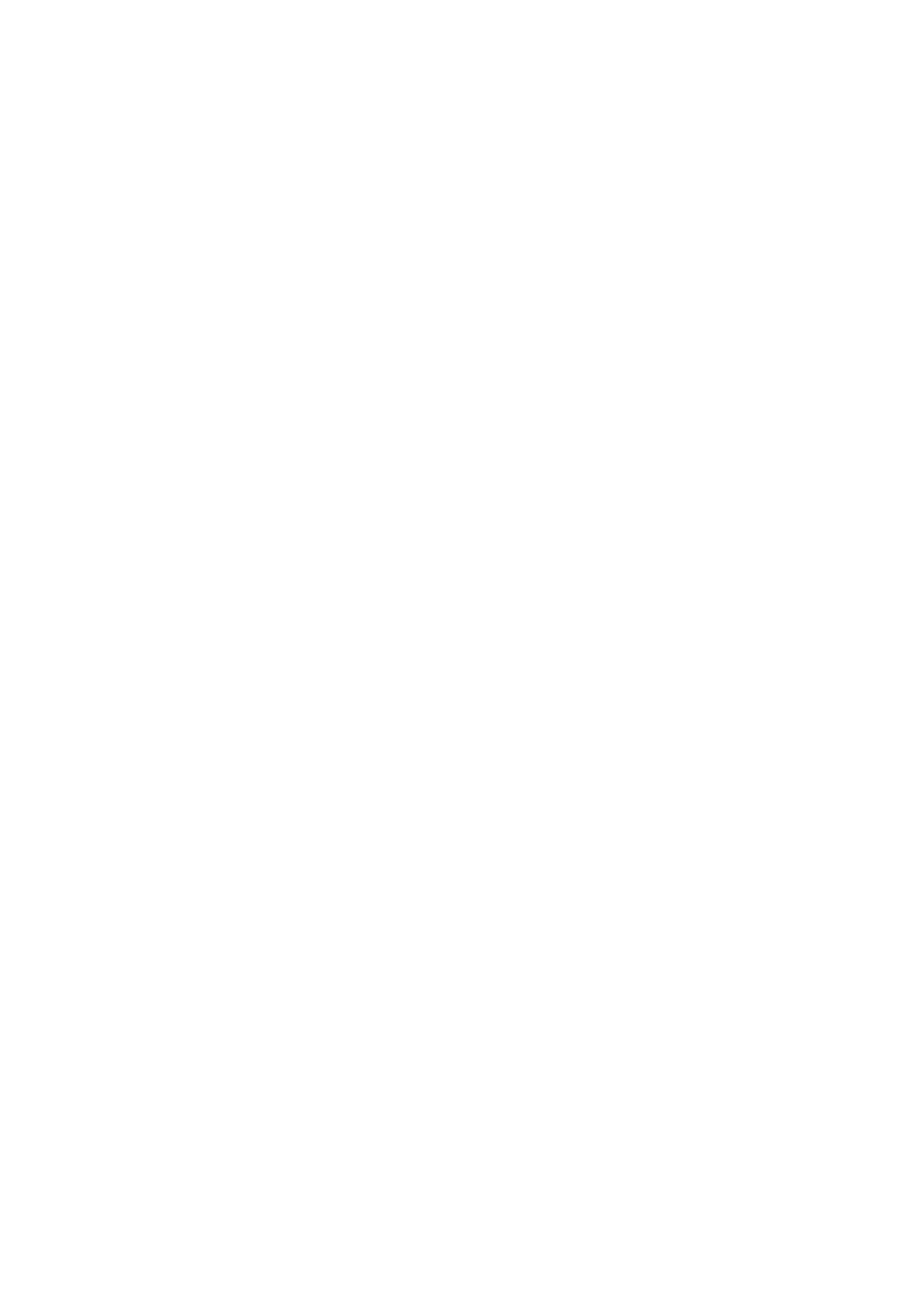## INDEX

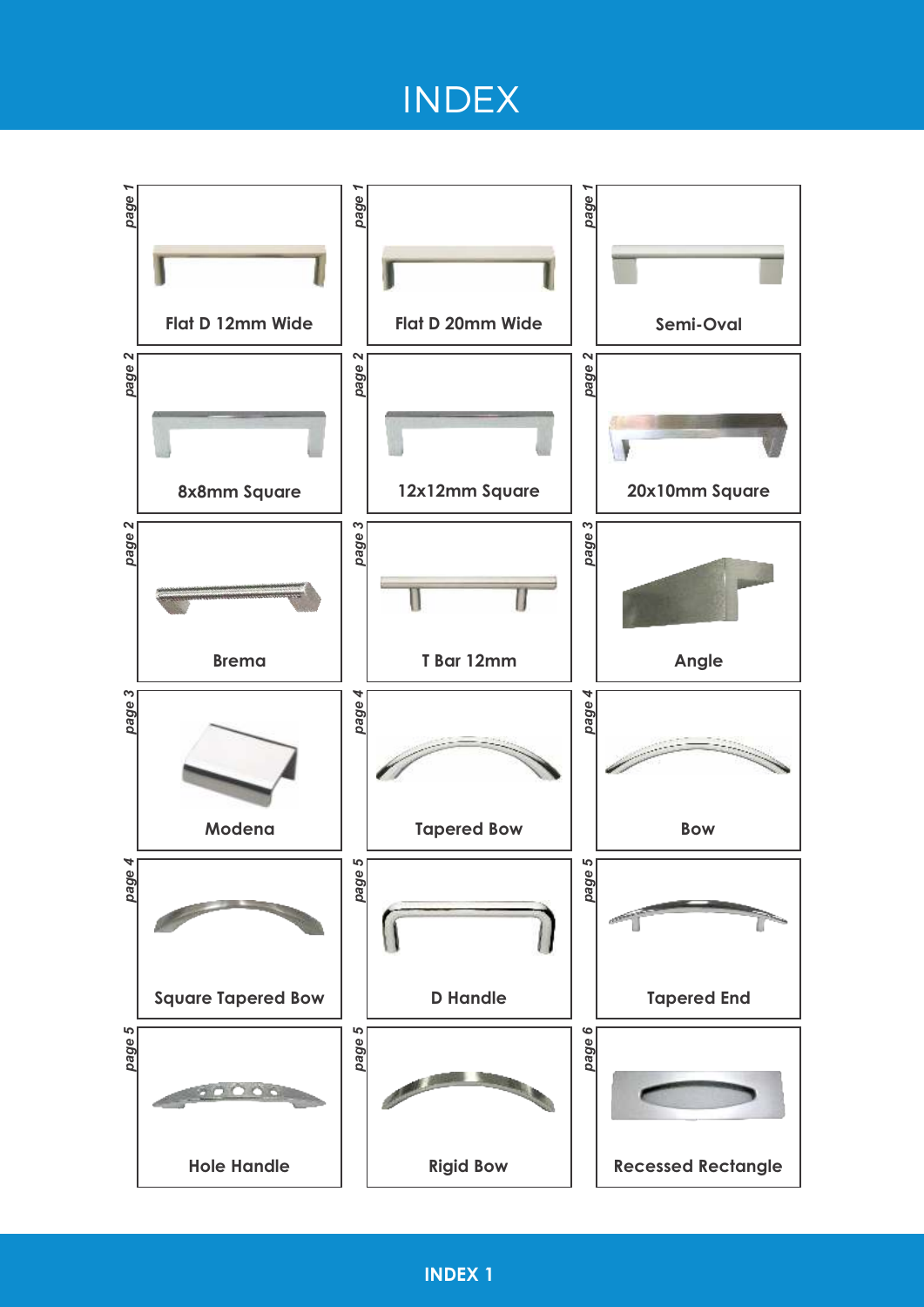## INDEX

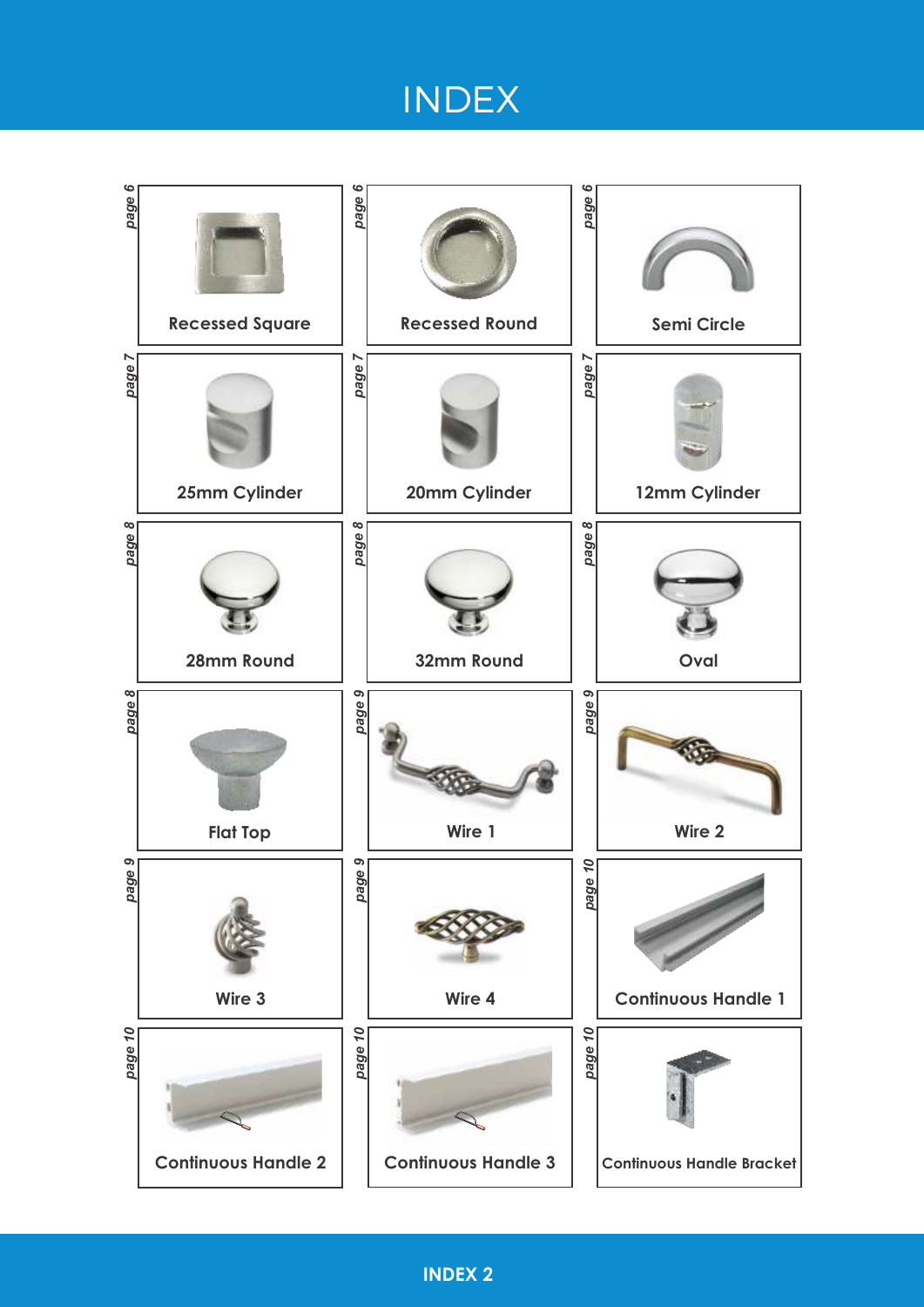#### *Flat D 12mm Wide*

|                                  | Length | <b>Hole Spacing</b> | Code           |
|----------------------------------|--------|---------------------|----------------|
|                                  | mm     | mm                  | No.            |
| <b>Brushed Nickel</b>            | 103    | 96                  | HRD096P        |
|                                  | 135    | 128                 | <b>HRD128P</b> |
|                                  | 166    | 160                 | <b>HRD160P</b> |
|                                  | 230    | 224                 | HRD224P        |
|                                  | 294    | 288                 | <b>HRD288P</b> |
|                                  | 358    | 352                 | <b>HRD352P</b> |
|                                  | 456    | 448                 | <b>HRD448P</b> |
| <b>Polished Chrome</b><br>Length | 103    | 96                  | HRD096PC       |
|                                  | 135    | 128                 | HRD128PC       |
| $\overline{5}$                   | 166    | 160                 | HRD160PC       |
|                                  | 232    | 224                 | HRD224PC       |
| <b>Hole Spacing</b>              | 296    | 288                 | HRD288PC       |
|                                  | 326    | 320                 | HRD320PC       |
| <b>Satin Chrome</b>              | 103    | 96                  | HRD096SC       |
|                                  | 135    | 128                 | HRD128SC       |
|                                  | 166    | 160                 | HRD160SC       |
|                                  | 232    | 224                 | HRD224SC       |
|                                  | 296    | 288                 | HRD288SC       |

### *Flat D 20mm Wide*

|                                       | Length | <b>Hole Spacing</b> | Code            |
|---------------------------------------|--------|---------------------|-----------------|
|                                       | mm     | mm                  | No.             |
| <b>Polished Chrome</b>                | 104    | 96                  | HBF096PC        |
|                                       | 136    | 128                 | HBF128PC        |
|                                       | 168    | 160                 | HBF160PC        |
|                                       | 232    | 224                 | HBF224PC        |
|                                       | 296    | 288                 | HBF288PC        |
| <b>Satin Chrome</b>                   | 104    | 96                  | HBF096SC        |
| Length                                | 136    | 128                 | <b>HBF128SC</b> |
|                                       | 168    | 160                 | HBF160SC        |
| $\overline{5}$                        | 232    | 224                 | HBF224SC        |
|                                       | 296    | 288                 | <b>HBF288SC</b> |
| Hole Spacing<br><b>Brushed Nickel</b> | 104    | 96                  | HBF096BN        |
|                                       | 136    | 128                 | <b>HBF128BN</b> |
|                                       | 168    | 160                 | HBF160BN        |
|                                       | 232    | 224                 | HBF224BN        |
|                                       | 296    | 288                 | HBF288BN        |

#### *Semi-Oval*

|                                        | Length | <b>Hole Spacing</b> | Code            |
|----------------------------------------|--------|---------------------|-----------------|
|                                        | mm     | mm                  | No.             |
| <b>Aluminium</b>                       | 150    | 128                 | <b>HSR128</b>   |
|                                        | 182    | 160                 | <b>HSR160</b>   |
|                                        | 214    | 192                 | <b>HSR192</b>   |
|                                        | 246    | 224                 | <b>HSR224</b>   |
|                                        | 310    | 288                 | <b>HSR288</b>   |
| Length                                 | 374    | 352                 | <b>HSR352</b>   |
|                                        | 438    | 416                 | <b>HSR416</b>   |
| <b>Brushed Nickel</b><br>$\frac{1}{2}$ | 150    | 128                 | HSR128BN        |
|                                        | 182    | 160                 | HSR160BN        |
| <b>Hole Spacing</b>                    | 310    | 288                 | HSR288BN        |
|                                        | 438    | 416                 | <b>HSR416BN</b> |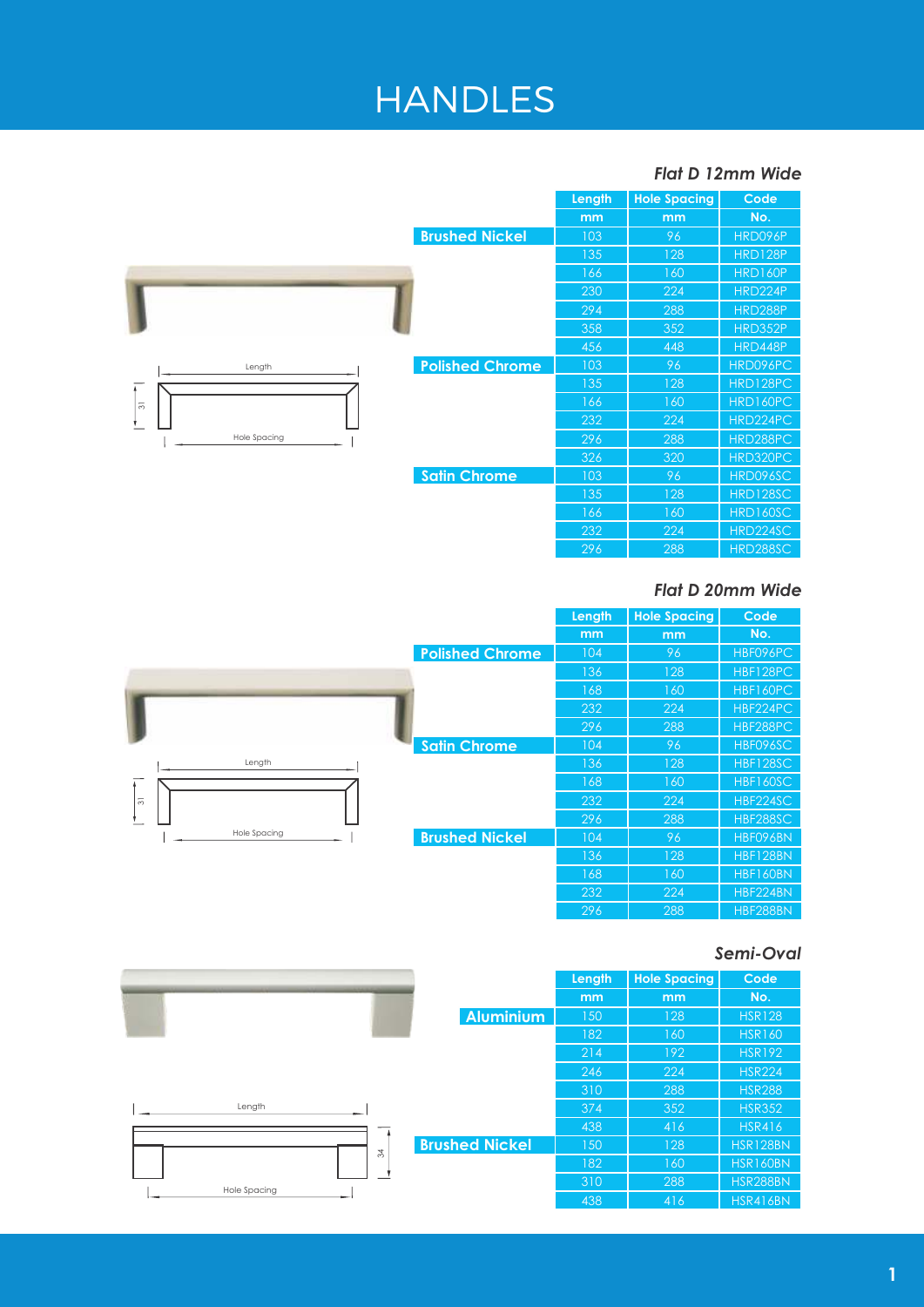### *8 x 8mm Square*

|                                 | Length | <b>Hole Spacing</b> | Code     |
|---------------------------------|--------|---------------------|----------|
|                                 | mm     | mm                  | No.      |
| <b>Polished Chrome</b>          | 104    | 96                  | HDS096PC |
|                                 | 136    | 128                 | HDS128PC |
|                                 | 168    | 160                 | HDS160PC |
|                                 | 232    | 224                 | HDS224PC |
|                                 | 264    | 256                 | HDS256PC |
|                                 | 328    | 320                 | HDS320PC |
|                                 | 456    | 448                 | HDS448PC |
| Length<br><b>Brushed Nickel</b> | 104    | 96                  | HDS096BN |
|                                 | 136    | 128                 | HDS128BN |
| 28                              | 168    | 160                 | HDS160BN |
|                                 | 232    | 224                 | HDS224BN |
| Hole Spacing                    | 264    | 256                 | HDS256BN |
|                                 | 328    | 320                 | HDS320BN |
|                                 | 456    | 448                 | HDS448BN |

### *12 x 12mm Square*

|                       | Length | <b>Hole Spacing</b> | Code           |
|-----------------------|--------|---------------------|----------------|
|                       | mm     | mm                  | No.            |
| <b>Brushed Nickel</b> | 106    | 96                  | HDSQ096        |
|                       | 138    | 128                 | <b>HDSQ128</b> |
|                       | 170    | 160                 | <b>HDSQ160</b> |
|                       | 234    | 224                 | <b>HDSQ224</b> |
|                       | 298    | 288                 | <b>HDSQ288</b> |
|                       | 362    | 352                 | <b>HDSQ352</b> |
|                       | 426    | 416                 | <b>HDSQ416</b> |
|                       | 490    | 480                 | <b>HDSQ480</b> |
|                       | 554    | 544                 | <b>HDSQ544</b> |



### *20 x 10mm Square*

| Length | <b>Hole Spacing</b> | Code     |
|--------|---------------------|----------|
| mm     | mm                  | No.      |
| 106    | 96                  | HDSQL096 |
| 138    | 128                 | HDSQL128 |
| 170    | 160                 | HDSQL160 |
| 234    | 224                 | HDSQL224 |
| 298    | 288                 | HDSQL288 |
| 426    | 416                 | HDSQL416 |
| 554    | 544                 | HDSQL544 |

320



| 化硫氨酸酯 电线 医超低度病化 电极性 医表面过滤的过去式和过去分词 电电话链路控制表示 | 的现在分词 化气管的 医皮肤病 医皮肤炎 医弗朗斯氏试验检梅毒素试验检梅毒素 |        |                     | <b>Brema</b> |
|----------------------------------------------|----------------------------------------|--------|---------------------|--------------|
| 21575 77                                     |                                        | Length | <b>Hole Spacing</b> | Code         |
|                                              |                                        | mm     | mm                  | No.          |
|                                              | <b>Brushed Nickel</b>                  | 170    | 128                 | HBREMA128    |
| Length                                       | 14 <sub>1</sub>                        | 202    | 160                 | HBREMA160    |
|                                              | l⊷⊧                                    | 234    | 192                 | HBREMA192    |
|                                              |                                        | 266    | 224                 | HBREMA224    |
| n                                            | 36<br>B.                               | 394    | 352                 | HBREMA352    |
| Hole Spacing                                 |                                        |        |                     |              |
|                                              |                                        |        |                     |              |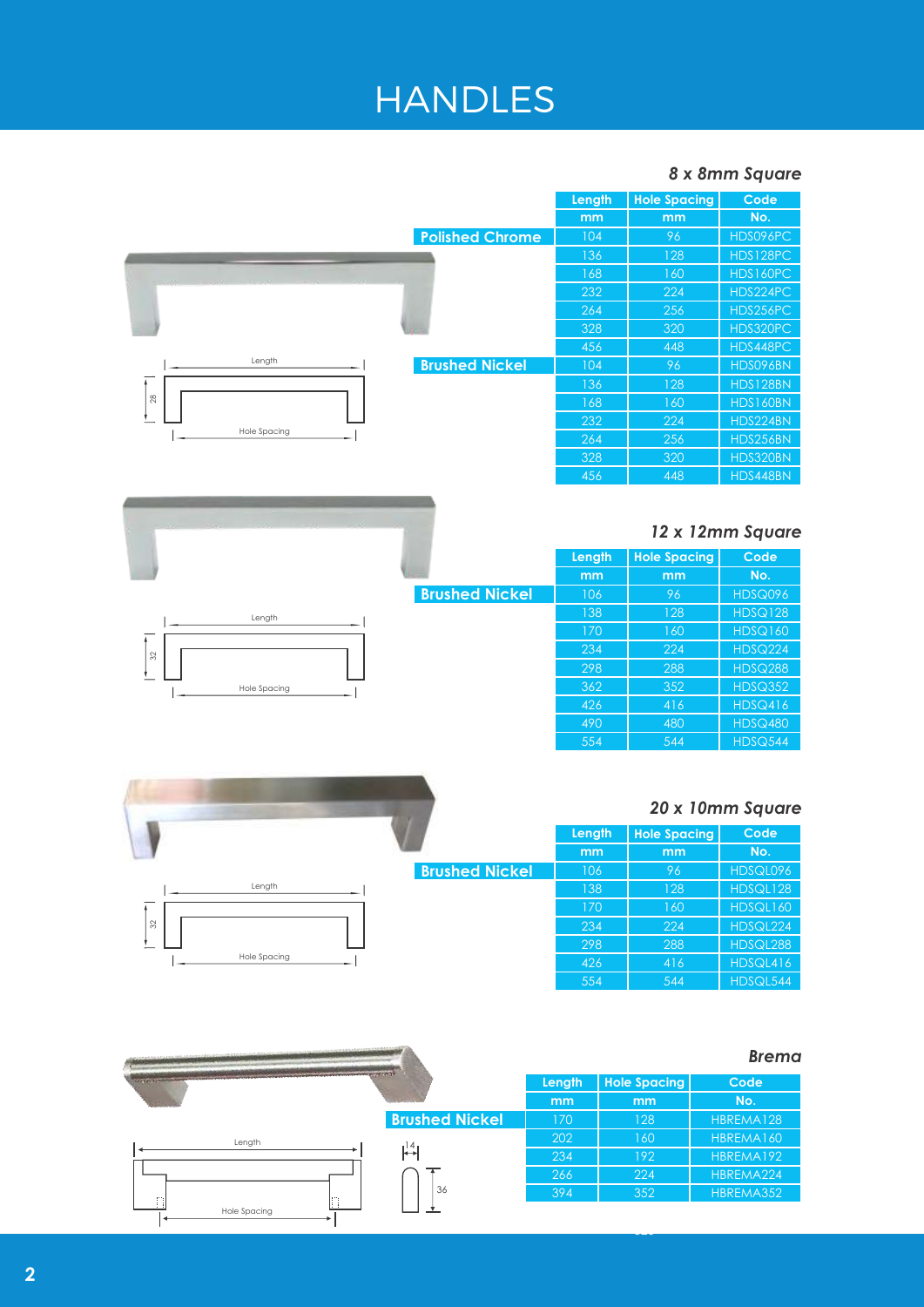#### *T Bar 12mm*



#### *Angle*

 $HTB480PC$ 

|      | Length | <b>Hole Spacing</b> | Code              |
|------|--------|---------------------|-------------------|
|      | mm     | mm                  | No.               |
| ckel | 24     | 16                  | HANG016BRN        |
|      | 110    | 96                  | HANG096BRN        |
|      | 142    | 128                 | HANG128BRN        |
|      | 172    | 160                 | <b>HANG160BRN</b> |
|      | 270    | 256                 | <b>HANG256BRN</b> |
|      | 334    | 320                 | <b>HANG320BRN</b> |

480

 $\frac{1}{545}$ 



#### *Modena*

|                        | Length | <b>Hole Spacing</b> | Code          |
|------------------------|--------|---------------------|---------------|
|                        | mm     | mm                  | No.           |
| <b>Polished Chrome</b> | 40     | 16                  | KDL2132/16PS  |
|                        | 100    | 76                  | KDL2132/76PS  |
|                        | 300    | 276                 | KDL2132/276PS |
| <b>Stainless Steel</b> | 40     | 16                  | KDL2132/16SS  |
|                        | 100    | 76                  | KDL2132/76SS  |
|                        | 300    | 276                 | KDL2132/276SS |



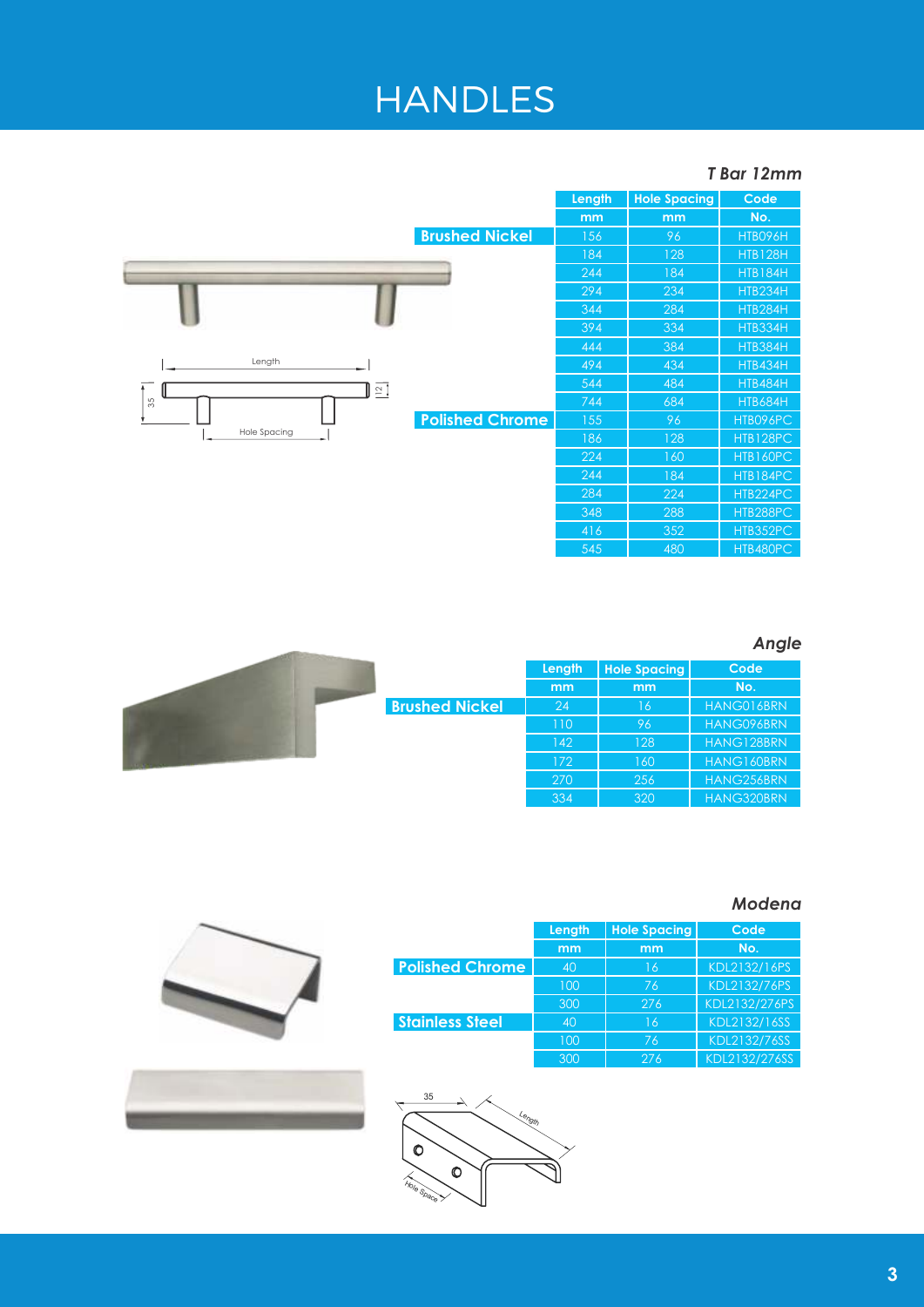|                          |                        |        |                     | <b>Tapered Bow</b> |
|--------------------------|------------------------|--------|---------------------|--------------------|
|                          |                        | Length | <b>Hole Spacing</b> | Code               |
|                          |                        | mm     | mm                  | No.                |
|                          | <b>Polished Chrome</b> | 114    | 96                  | H209096PC          |
|                          |                        | 152    | 128                 | H209128PC          |
|                          |                        | 192    | 160                 | H209160PC          |
| Length                   | <b>Satin Chrome</b>    | 114    | 96                  | H209096SC          |
| $\overline{+}$           |                        | 152    | 128                 | H209128SC          |
| $\frac{8}{3}$            |                        | 192    | 160                 | H209160SC          |
| ≛<br><b>Hole Spacing</b> | <b>Brushed Nickel</b>  | 114    | 96                  | H209096BRN         |
|                          |                        | 152    | 128                 | H209128BRN         |
|                          |                        | 192    | 160                 | H209160BRN         |
|                          | <b>Black Nickel</b>    | 114    | 96                  | H209096BLN         |
|                          |                        | 152    | 128                 | H209128BLN         |

|                                   |                        |        |                     | <b>Bow</b> |
|-----------------------------------|------------------------|--------|---------------------|------------|
|                                   |                        | Length | <b>Hole Spacing</b> | Code       |
|                                   |                        | mm     | mm                  | No.        |
|                                   | <b>Polished Chrome</b> | 114    | 96                  | H208096PC  |
|                                   |                        | 152    | 128                 | H208128PC  |
|                                   |                        | 192    | 160                 | H208160PC  |
| Length                            | <b>Satin Chrome</b>    | 114    | 96                  | H208096SC  |
| $\overline{\bullet}$<br>$\Phi$ 10 |                        | 152    | 128                 | H208128SC  |
| $\frac{8}{3}$                     |                        | 192    | 160                 | H208160SC  |
| Hole Spacing                      | <b>Brushed Nickel</b>  | 114    | 96                  | H208096BRN |
|                                   |                        | 152    | 128                 | H208128BRN |
|                                   |                        | 192    | 160                 | H208160BRN |
|                                   | <b>Black Nickel</b>    | 114    | 96                  | H208096BLN |
|                                   |                        | 152    | 128                 | H208128BLN |
|                                   |                        | 192    | 160                 | H208160BLN |

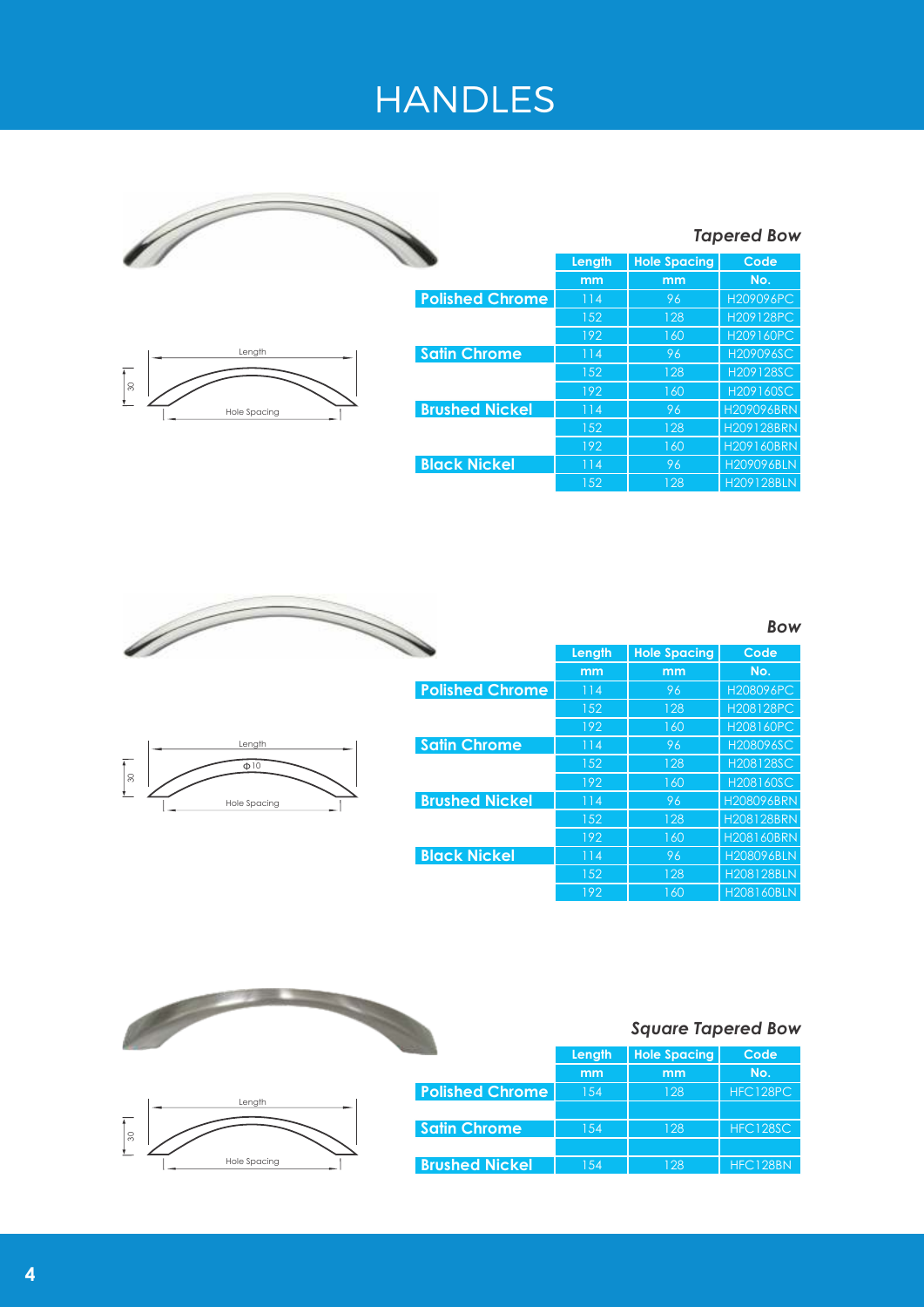|                     |                        |        |                     | <b>D</b> Handle 10mm |
|---------------------|------------------------|--------|---------------------|----------------------|
|                     |                        | Length | <b>Hole Spacing</b> | Code                 |
|                     |                        | mm     | mm                  | No.                  |
|                     | <b>Polished Chrome</b> | 106    | 96                  | HD096PC              |
|                     |                        | 138    | 128                 | HD128PC              |
| 32                  |                        | 170    | 160                 | HD160PC              |
|                     | <b>Satin Chrome</b>    | 106    | 96                  | HD096SC              |
| <b>Hole Spacing</b> |                        | 138    | 128                 | <b>HD128SC</b>       |
|                     |                        | 170    | 160                 | <b>HD160SC</b>       |

|                     | <b>Tapered End</b>     |        |                     |           |
|---------------------|------------------------|--------|---------------------|-----------|
|                     |                        | Length | <b>Hole Spacing</b> | Code      |
|                     |                        | mm     | mm                  | No.       |
| Length              | <b>Polished Chrome</b> | 135    | 96                  | H206096PC |
|                     |                        |        |                     |           |
| <b>25</b>           | <b>Satin Chrome</b>    | 135    | 96                  | H206096SC |
|                     |                        |        |                     |           |
| <b>Hole Spacing</b> | <b>Brushed Nickel</b>  | 135    | 96                  | H206096BN |

#### *Hole Handle*

|                        | Length | <b>Hole Spacing</b> | Code       |
|------------------------|--------|---------------------|------------|
|                        | mm     | mm                  | No.        |
| <b>Polished Chrome</b> | 145    | 1961                | H205HOLEPC |
|                        |        |                     |            |
| <b>Satin Chrome</b>    | 45     | 96                  | H205HOLESC |
|                        |        |                     |            |
| <b>Brushed Nickel</b>  | 45     | 96                  | H205HOLEBN |
|                        |        |                     |            |

#### *Rigid Bow*



20000

|                        | <b>Hole Spacing</b> | Code            |
|------------------------|---------------------|-----------------|
|                        | mm                  | No.             |
| <b>Polished Chrome</b> | 96                  | HRD096PC        |
|                        | 128                 | HRD128PC        |
| <b>Satin Chrome</b>    | 96                  | HRB096SC        |
|                        | 128                 | <b>HRB128SC</b> |
| <b>Brushed Nickel</b>  | 96                  | HRB096BN        |
|                        | 128                 | <b>HRB128BN</b> |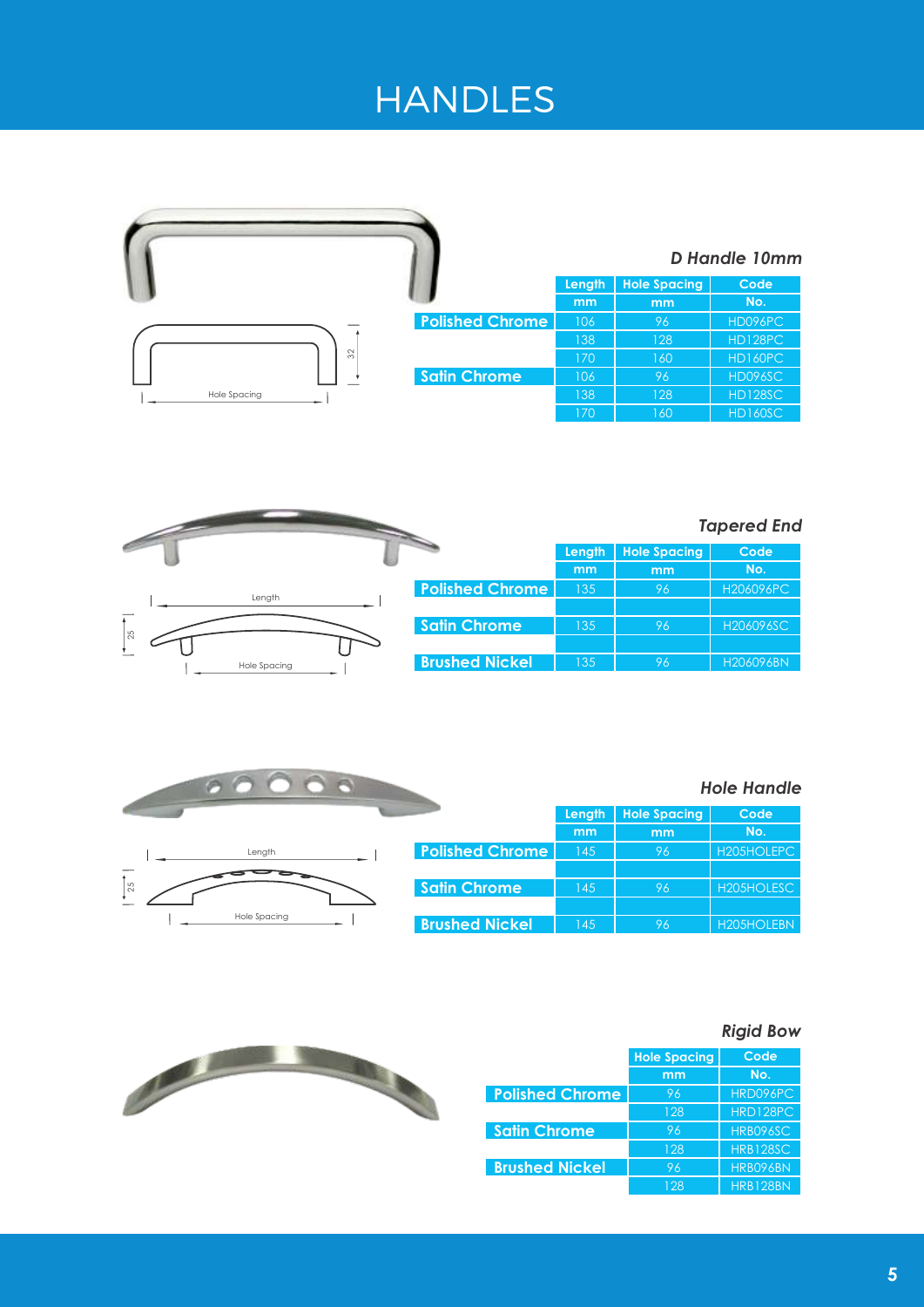

| Length<br>۰. |             |                       |                 |                     | <b>Recessed Square</b> |
|--------------|-------------|-----------------------|-----------------|---------------------|------------------------|
|              |             |                       | Length          | <b>Hole Spacing</b> | Code                   |
|              |             |                       | mm              | mm                  | No.                    |
|              |             | <b>Brushed Nickel</b> | 45 <sub>l</sub> | 40                  | <b>HANREC</b>          |
|              |             |                       |                 |                     |                        |
|              |             |                       |                 |                     |                        |
|              |             |                       |                 |                     |                        |
|              | $\supseteq$ |                       |                 |                     |                        |
| Hole Spacing |             |                       |                 |                     |                        |







|                        |        |                     | <b>Semi Circle</b> |
|------------------------|--------|---------------------|--------------------|
|                        | Length | <b>Hole Spacing</b> | Code               |
|                        | mm     | mm                  | No.                |
| <b>Polished Chrome</b> | 41     | 32                  | KB230/32-PC        |
|                        |        |                     |                    |
| <b>Satin Chrome</b>    | 41     | 32                  | KB230/32-SC        |
|                        |        |                     |                    |
| <b>Black Gloss</b>     | 41     | 32                  | KB230/32-BG        |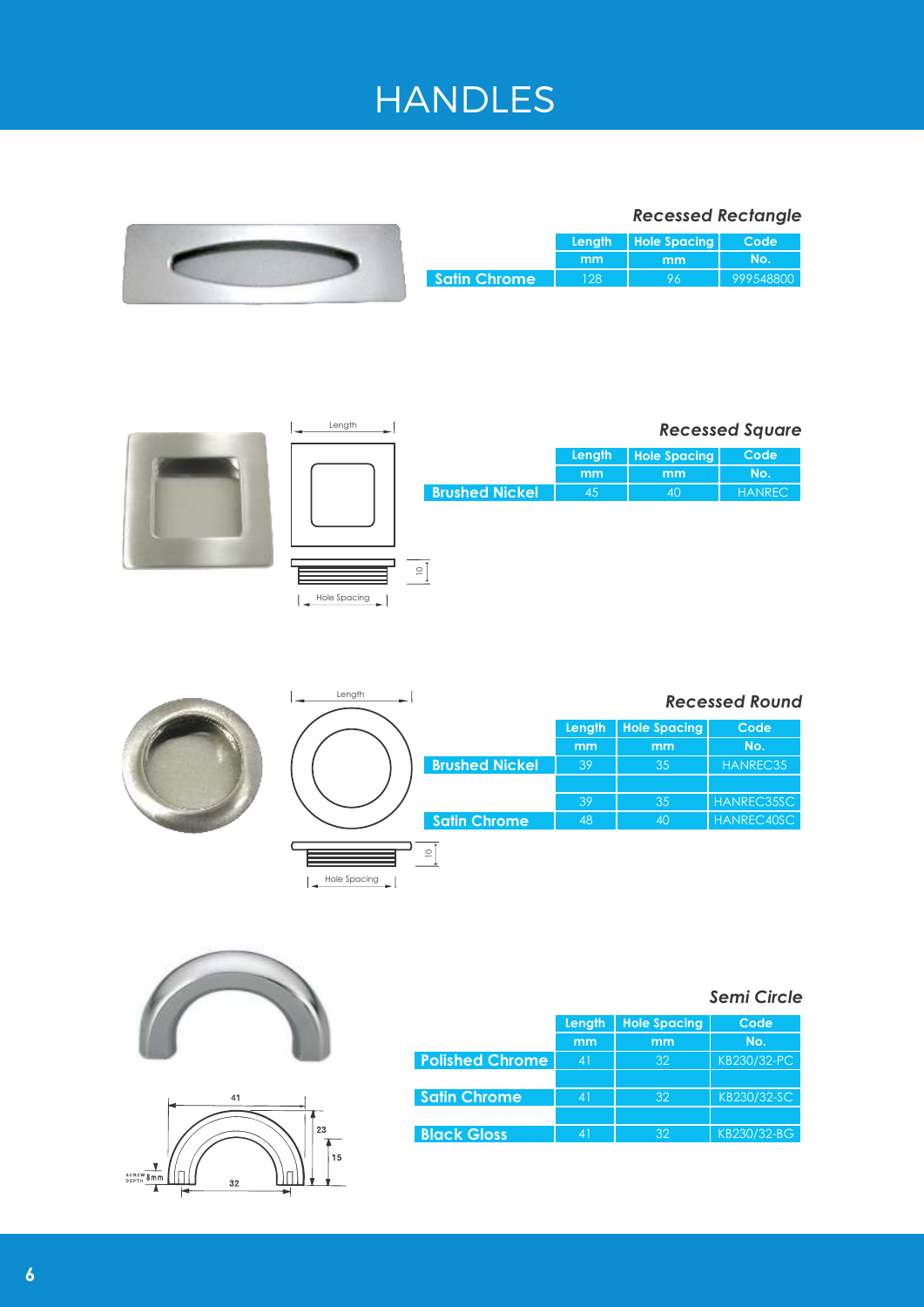# KNOBS





|                        | 25mm Cylinder     |  |  |
|------------------------|-------------------|--|--|
|                        | Code              |  |  |
|                        | No.               |  |  |
| <b>Polished Chrome</b> | KNCYL25PC         |  |  |
|                        |                   |  |  |
| <b>Satin Chrome</b>    | KNCYL25SC         |  |  |
|                        |                   |  |  |
| <b>Brushed Nickel</b>  | <b>KNCYL25BRN</b> |  |  |

### *20mm Cylinder*





|                        | Code              |
|------------------------|-------------------|
|                        | No.               |
| <b>Polished Chrome</b> | KNCYL20PC         |
|                        |                   |
| <b>Satin Chrome</b>    | KNCYL20SC         |
|                        |                   |
| <b>Brushed Nickel</b>  | <b>KNCYL20BRN</b> |
|                        |                   |
| <b>Black Nickel</b>    | <b>KNCYL20BLN</b> |





| 12mm Cylinder |
|---------------|
| Code          |
| No.           |

**Satin Chrome** KNCYL12SC

**7**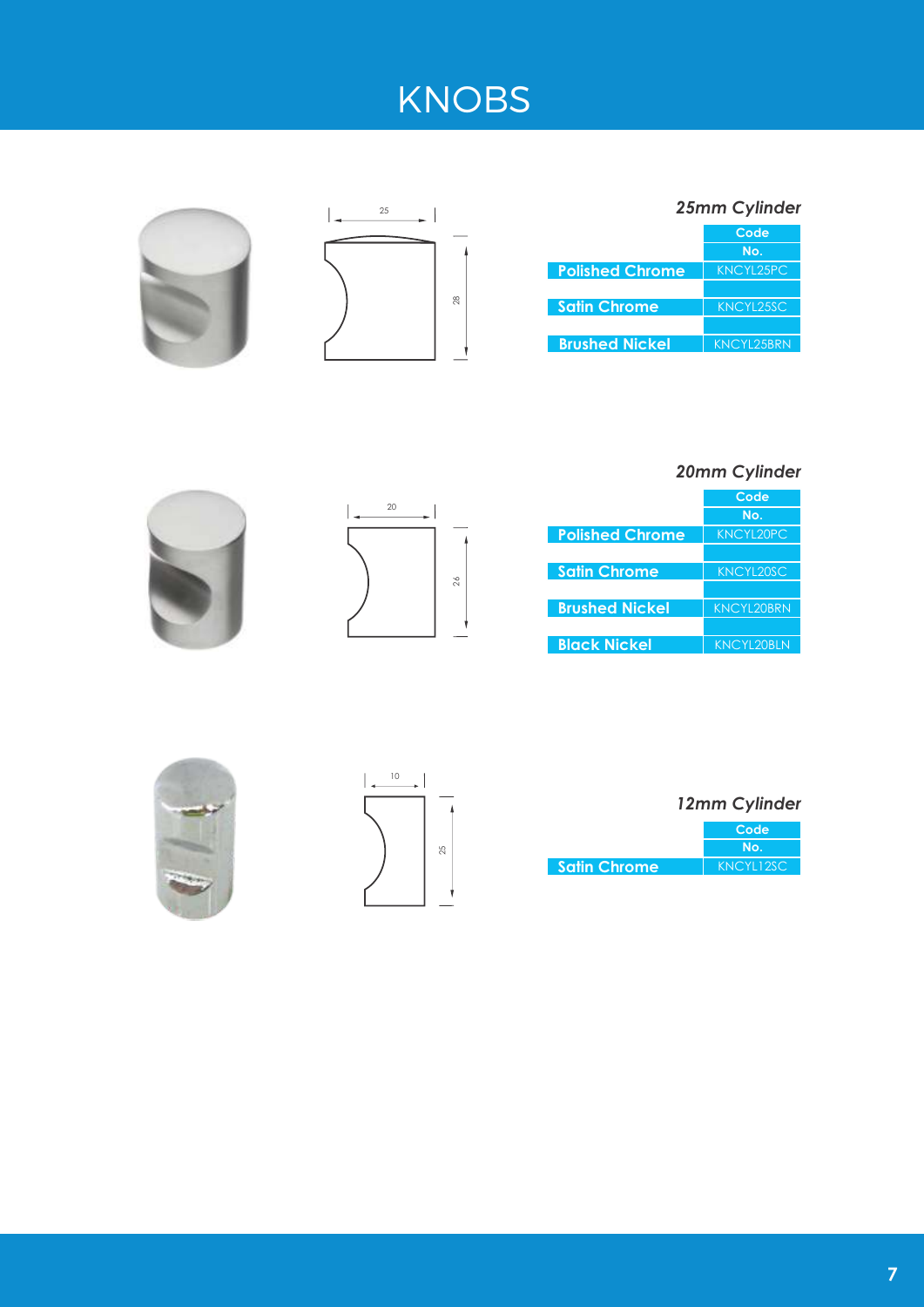# KNOBS





|                        | 28mm Round     |
|------------------------|----------------|
|                        | Code           |
|                        | No.            |
| <b>Polished Chrome</b> | <b>KNPCCO</b>  |
|                        |                |
| <b>Satin Chrome</b>    | <b>KNSCCO</b>  |
|                        |                |
| <b>Brushed Nickel</b>  | <b>KNBRNCO</b> |
|                        |                |
| <b>Black Nickel</b>    | <b>KNBLNCO</b> |
|                        |                |
| <b>Brass Plated</b>    | <b>KNBPCO</b>  |





*32mm Round*

**Code No.**

*Oval*

|                        | Code      |
|------------------------|-----------|
|                        | No.       |
| <b>Polished Chrome</b> | KNPCCO32  |
|                        |           |
| <b>Satin Chrome</b>    | KNSCCO32  |
|                        |           |
| <b>Brushed Nickel</b>  | KNBRNCO32 |



35

 $\overline{a}$ 

28

 $\overline{\phantom{0}}$ 

**Polished Chrome Satin Chrome Brushed Nickel Black Nickel Brass Plated** KNOVALPC KNOVALSC KNOVALBRN KNOVALBLN KNOVALBP

### *Flat Top*

|                        | Code          |
|------------------------|---------------|
|                        | No.           |
| <b>Polished Chrome</b> | <b>KNPCW</b>  |
|                        |               |
| <b>Satin Chrome</b>    | <b>KNSCW</b>  |
|                        |               |
| <b>Brushed Nickel</b>  | <b>KNBRNW</b> |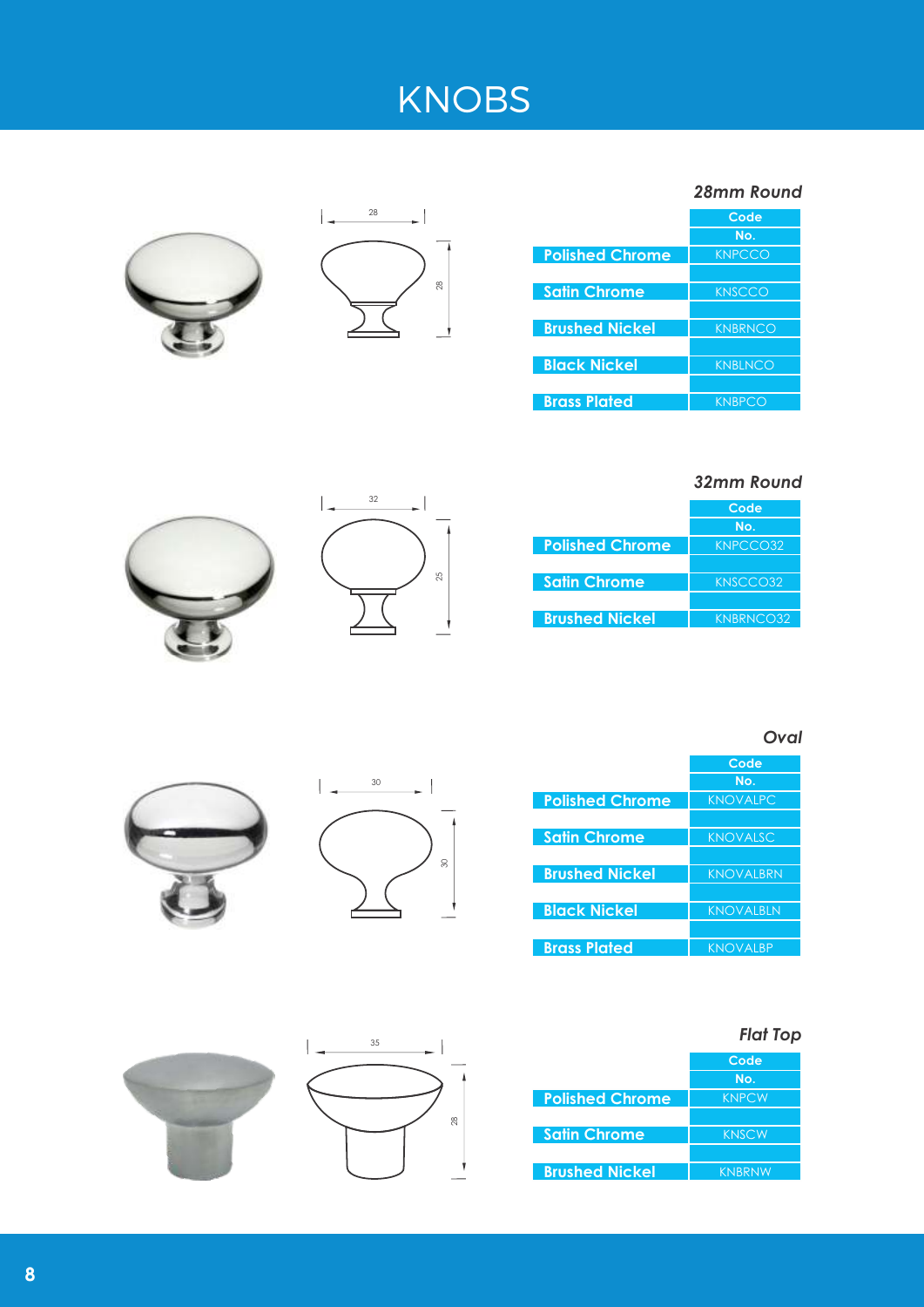# DESIGNER HANDLES

|  |                                    | Wire 1                       |
|--|------------------------------------|------------------------------|
|  |                                    | Code                         |
|  | <b>Pewter Coloured</b>             | 9070 921                     |
|  |                                    |                              |
|  | <b>Brass Antique</b>               | 9070 925                     |
|  | 146<br>$^{\leftrightarrow}$<br>128 | ø20<br>58<br>$\frac{44}{13}$ |



![](_page_12_Picture_3.jpeg)

![](_page_12_Picture_4.jpeg)

*Wire 4*

 $20$ 

*Wire 3*

![](_page_12_Picture_6.jpeg)

**Code Pewter Coloured Brass Antique** 9070 510 9070 513

![](_page_12_Picture_8.jpeg)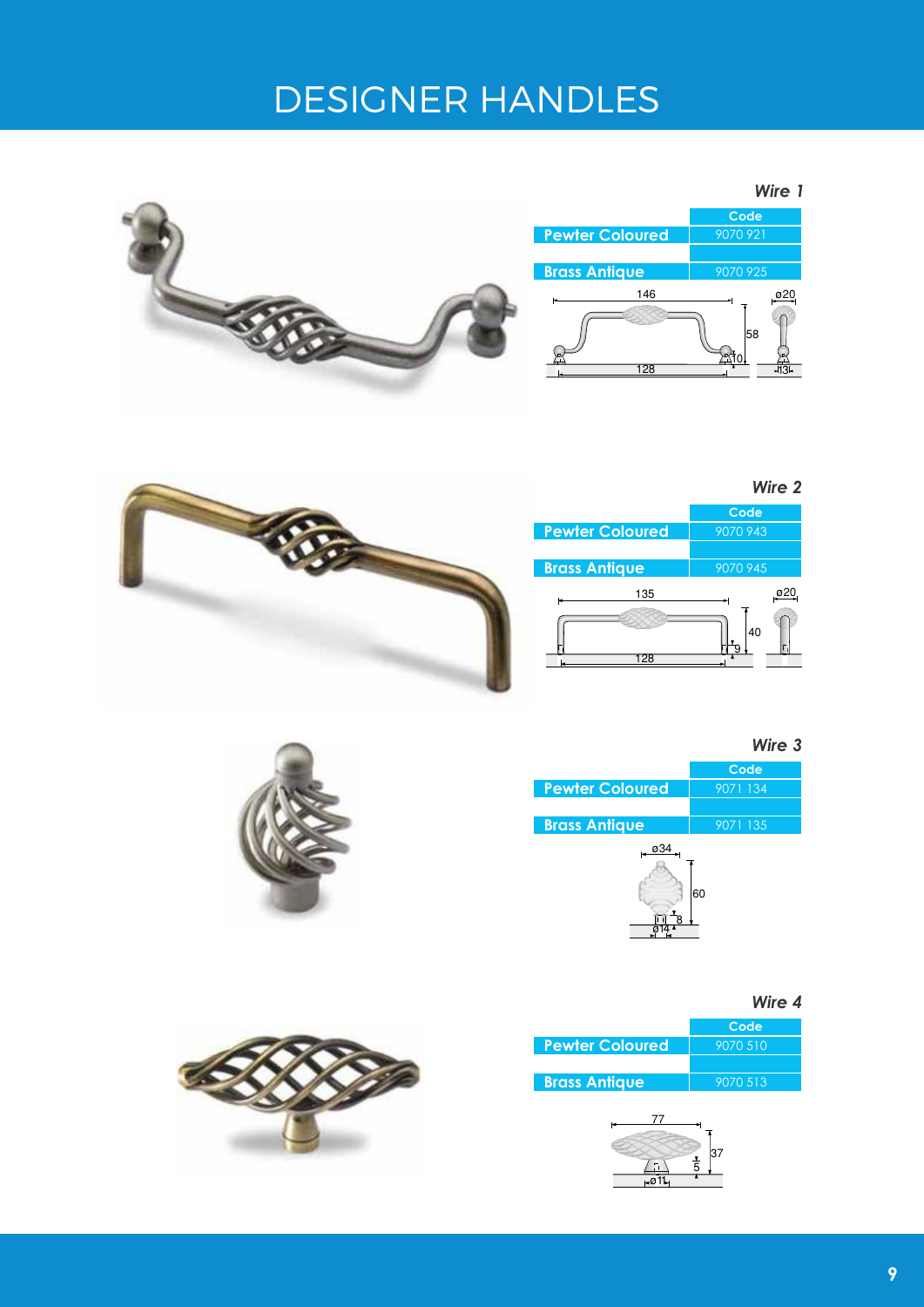# CONTINUOUS HANDLES

#### *Continuous Handle 1*

![](_page_13_Figure_2.jpeg)

#### *Continuous Handle 2*

![](_page_13_Figure_4.jpeg)

#### *Continuous Handle 3*

![](_page_13_Figure_6.jpeg)

#### *Continuous Handle Bracket*

|                      | Code      |  |
|----------------------|-----------|--|
|                      | No.       |  |
| ' Natural Aluminium, | 9 995 930 |  |

![](_page_13_Picture_9.jpeg)